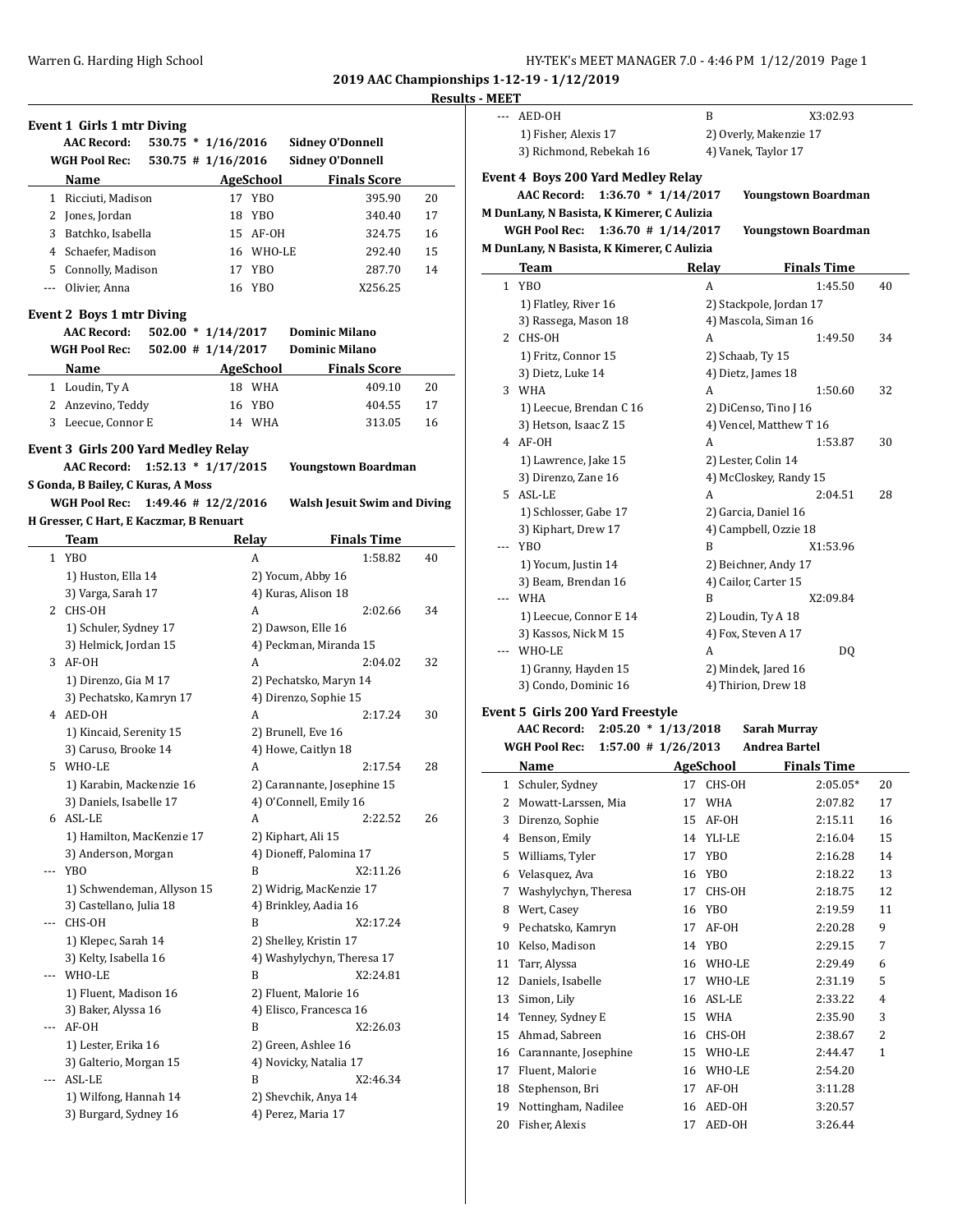#### Warren G. Harding High School **High School HY-TEK's MEET MANAGER 7.0 - 4:46 PM 1/12/2019** Page 2

**2019 AAC Championships 1-12-19 - 1/12/2019**

### **Results - MEET**

 $\overline{\phantom{a}}$ 

| (Event 5 Girls 200 Yard Freestyle) |                         |  |           |                    |  |  |  |  |
|------------------------------------|-------------------------|--|-----------|--------------------|--|--|--|--|
|                                    | <b>Name</b>             |  | AgeSchool | <b>Finals Time</b> |  |  |  |  |
|                                    | 21 Baumgartner, Kassidy |  | 15 ASL-LE | 3:29.09            |  |  |  |  |
|                                    | --- Searcy, Tessa       |  | 14 CHS-OH | D <sub>0</sub>     |  |  |  |  |
|                                    | --- Bell, Jasmine       |  | 14 ASL-LE | DO.                |  |  |  |  |
|                                    | --- Isco, Isabelle      |  | 15 ASL-LE | D0                 |  |  |  |  |

### **Event 6 Boys 200 Yard Freestyle**

**AAC Record: 1:43.05 \* 1/13/2018 Kyle Kimerer**

| $1:43.05 \# 1/13/2018$<br><b>Kyle Kimerer</b> |
|-----------------------------------------------|
|                                               |

|    | Name              |    | <b>AgeSchool</b> | <b>Finals Time</b> |                |
|----|-------------------|----|------------------|--------------------|----------------|
| 1  | Stackpole, Jordan | 17 | YBO              | 1:51.12            | 20             |
| 2  | DiDomenico, Robby | 18 | CHS-OH           | 1:55.08            | 17             |
| 3  | Kutsch, Bobby     | 17 | CHS-OH           | 1:55.99            | 16             |
| 4  | Criazzo, Joseph R | 15 | WHA              | 2:04.71            | 15             |
| 5  | Direnzo, Zane     | 16 | AF-OH            | 2:09.42            | 14             |
| 6  | Vasko, Steven     | 17 | YBO              | 2:10.03            | 13             |
| 7  | Fowler, Ty S      | 16 | <b>WHA</b>       | 2:10.80            | 12             |
| 8  | Beam, Brendan     |    | 16 YBO           | 2:12.95            | 11             |
| 9  | Parker, Liam      | 15 | <b>YBO</b>       | 2:18.04            | 9              |
| 10 | Kiphart, Drew     | 17 | ASL-LE           | 2:18.51            | 7              |
| 11 | Audia, Dominick A | 18 | <b>WHA</b>       | 2:24.98            | 6              |
| 12 | Jenkins, Cody     | 15 | ASL-LE           | 2:25.08            | 5              |
| 13 | Kassos, Nick M    | 15 | <b>WHA</b>       | 2:27.69            | 4              |
| 14 | Granny, Hayden    | 15 | WHO-LE           | 2:42.30            | 3              |
| 15 | Canales, Bryce    | 18 | ASL-LE           | 2:47.02            | $\overline{2}$ |
| 16 | Hanhilammi, Ryan  | 15 | ASL-LE           | 3:12.26            | $\mathbf{1}$   |

### **Event 7 Girls 200 Yard IM**

|              | <b>AAC Record:</b>   |                        | $2:17.64 * 1/14/2017$ |                 | <b>Mikel Flatley</b> |                    |                |
|--------------|----------------------|------------------------|-----------------------|-----------------|----------------------|--------------------|----------------|
|              | <b>WGH Pool Rec:</b> | $2:08.26 \# 1/28/2012$ |                       |                 | Sam Lisy             |                    |                |
|              | Name                 |                        |                       | AgeSchool       |                      | <b>Finals Time</b> |                |
| $\mathbf{1}$ | Lukco, Sydney J      |                        | 16                    | WHA             |                      | 2:22.37            | 20             |
| 2            | Pantalone, Mia       |                        | 16                    | WHO-LE          |                      | 2:24.81            | 17             |
| 3            | Yocum, Abby          |                        | 16                    | <b>YBO</b>      |                      | 2:26.97            | 16             |
| 4            | Ho, Hayley           |                        | 14                    | YB <sub>0</sub> |                      | 2:29.10            | 15             |
| 5            | Benson, Olivia       |                        | 15                    | YLI-LE          |                      | 2:31.45            | 14             |
| 6            | Daniels, Corinne     |                        | 16                    | WHO-LE          |                      | 2:34.55            | 13             |
| 7            | Varga, Sarah         |                        | 17                    | YB <sub>0</sub> |                      | 2:36.18            | 12             |
| 8            | Pechatsko, Maryn     |                        | 14                    | AF-OH           |                      | 2:41.43            | 11             |
| 9            | Widrig, MacKenzie    |                        | 17                    | YB <sub>0</sub> |                      | 2:42.98            | 9              |
| 10           | Klepec, Sarah        |                        | 14                    | CHS-OH          |                      | 2:43.82            | 7              |
| 11           | Esper, Catherine     |                        | 14                    | CHS-OH          |                      | 2:47.24            | 6              |
| 12           | Kassos, Beth A       |                        | 15                    | <b>WHA</b>      |                      | 2:50.55            | 5              |
| 13           | Baker, Alyssa        |                        | 16                    | WHO-LE          |                      | 2:52.65            | 4              |
| 14           | Caruso, Brooke       |                        | 14                    | AED-OH          |                      | 2:58.49            | 3              |
| 15           | Galterio, Morgan     |                        | 15                    | AF-OH           |                      | 3:01.54            | $\overline{2}$ |
| 16           | Kiphart, Ali         |                        | 15                    | ASL-LE          |                      | 3:02.29            | $\mathbf{1}$   |
| 17           | O'Connell, Emily     |                        | 16                    | WHO-LE          |                      | 3:12.35            |                |
| 18           | Burgard, Sydney      |                        | 16                    | ASL-LE          |                      | 3:15.03            |                |
| 19           | Crawford, Melinda    |                        | 17                    | ASL-LE          |                      | 3:53.44            |                |

#### **Event 8 Boys 200 Yard IM**

 $\overline{a}$ 

|                 | AAC Record: 1:55.68 * 1/14/2017   |           | Timmy Kubacki      |    |
|-----------------|-----------------------------------|-----------|--------------------|----|
|                 | WGH Pool Rec: 1:55.68 # 1/14/2017 |           | Timmy Kubacki      |    |
| <b>Name</b>     |                                   | AgeSchool | <b>Finals Time</b> |    |
| Basista, Noah   |                                   | YBO       | 1:57.72            | 20 |
| 2 Mindek, Jared |                                   | 16 WHO-LE | 2:03.71            | 17 |
| Dietz, Luke     | 14                                | CHS-OH    | 2:14.38            | 16 |

| 4  | Mascola, Siman    |     | 16 YBO    | 2:14.97 | 15 |
|----|-------------------|-----|-----------|---------|----|
| 5. | Yocum, Justin     |     | 14 YBO    | 2:20.26 | 14 |
| 6  | Klepec, Joe       | 17  | CHS-OH    | 2:20.48 | 13 |
|    | Riser. Andrew     |     | 15 YLI-LE | 2:22.93 | 12 |
| 8  | Vencel, Matthew T |     | 16 WHA    | 2:25.31 | 11 |
| 9  | Hetson, Isaac Z   |     | 15 WHA    | 2:30.00 | 9  |
| 10 | Schaab, Ty        | 15. | CHS-OH    | 2:31.24 | 7  |

#### **Event 9 Girls 50 Yard Freestyle**

| <b>AAC Record:</b> | $25.14 * 1/16/2016$ | <b>Corie Kuras</b> |
|--------------------|---------------------|--------------------|
|                    |                     |                    |

|                          | <b>WGH Pool Rec:</b><br>24.49 # 12/2/2016 |    | <b>Carly Hart</b> |                    |    |
|--------------------------|-------------------------------------------|----|-------------------|--------------------|----|
|                          | Name                                      |    | <b>AgeSchool</b>  | <b>Finals Time</b> |    |
| $\mathbf{1}$             | Flatley, Mikel                            | 18 | <b>YBO</b>        | 25.43              | 20 |
| 2                        | Walls, Lydia K                            | 18 | <b>WHA</b>        | 25.53              | 17 |
| 3                        | Markovitch, Jennah                        | 17 | <b>YBO</b>        | 25.89              | 16 |
| 4                        | Delida, Rachel                            | 15 | WHO-LE            | 27.19              | 15 |
| 5                        | Brunell, Eve                              | 16 | AED-OH            | 27.67              | 14 |
| 6                        | Peckman, Miranda                          | 15 | CHS-OH            | 27.71              | 13 |
| 7                        | Peckman, Madison                          | 15 | CHS-OH            | 28.78              | 12 |
| 8                        | Huston, Ella                              | 14 | <b>YBO</b>        | 28.82              | 11 |
| 9                        | Karabin, Mackenzie                        | 16 | WHO-LE            | 28.91              | 9  |
| 10                       | Novicky, Natalia                          | 17 | AF-OH             | 29.62              | 7  |
| 11                       | Durham, Mackenzie                         | 16 | CHS-OH            | 29.79              | 6  |
| 12                       | Brinkley, Aadia                           | 16 | <b>YBO</b>        | 30.97              | 5  |
| 13                       | Elisco, Francesca                         | 16 | WHO-LE            | 32.29              | 4  |
| 14                       | Shelley, Kristin                          | 17 | CHS-OH            | 32.35              | 3  |
| 15                       | Dioneff, Palomina                         | 17 | ASL-LE            | 32.45              | 2  |
| 16                       | Perez, Maria                              | 17 | ASL-LE            | 33.01              | 1  |
| 17                       | Direnzo, Sylvia                           | 15 | AF-OH             | 33.20              |    |
| 18                       | Isco, Angelina                            | 17 | ASL-LE            | 34.37              |    |
| 19                       | Griffith, Emma                            | 14 | AF-OH             | 36.64              |    |
| 20                       | Keene, Jenna                              | 15 | ASL-LE            | 36.71              |    |
| 21                       | Kassos, Katie A                           | 17 | <b>WHA</b>        | 37.20              |    |
| 22                       | Vanek, Taylor                             | 17 | AED-OH            | 37.35              |    |
| 23                       | Gorospe, Victoria                         | 16 | WHO-LE            | 37.62              |    |
| 24                       | Bonnette, Rachel                          | 15 | AED-OH            | 43.12              |    |
| 25                       | Schreiber, Kierstin                       | 16 | AED-OH            | 43.93              |    |
| $---$                    | Pondillo, Emily                           | 15 | CHS-OH            | X32.94             |    |
| ---                      | Lonsway, Bella                            | 15 | <b>YBO</b>        | X34.04             |    |
| ---                      | Pantaleo, Gabriella                       | 17 | <b>YBO</b>        | X37.51             |    |
| $---$                    | Kaschak, Mya                              | 14 | AF-OH             | X39.05             |    |
| $\overline{\phantom{a}}$ | Baumgartner, Kassidy                      | 15 | ASL-LE            | X42.58             |    |
| ---                      | Rodriquez Cruz, Lilian                    | 15 | ASL-LE            | X52.80             |    |
|                          |                                           |    |                   |                    |    |

### **Event 10 Boys 50 Yard Freestyle**

 $\overline{\phantom{a}}$ 

|                | <b>AAC Record:</b>   | $21.48 * 1/16/2016$   |            | Michael Miller/Callen Aulizia |    |
|----------------|----------------------|-----------------------|------------|-------------------------------|----|
|                | <b>WGH Pool Rec:</b> | $21.43$ # $12/8/2015$ |            | <b>Michael Miller</b>         |    |
|                | Name                 |                       | AgeSchool  | <b>Finals Time</b>            |    |
| 1              | Paris, Jason         | 17                    | CHS-OH     | 22.52                         | 20 |
| $\overline{2}$ | Linker, Will         | 17                    | <b>YBO</b> | 22.65                         | 17 |
| 3              | Rassega, Mason       | 18                    | <b>YBO</b> | 23.01                         | 16 |
| 4              | Peckman, Matthew     | 17                    | CHS-OH     | 23.42                         | 15 |
| 5              | Dietz, James         | 18                    | CHS-OH     | 23.95                         | 14 |
| 6              | Henderson, Ben       | 18                    | YBO        | 24.81                         | 13 |
| 7              | DiCenso, Tino J      | 16                    | WHA        | 25.36                         | 12 |
| 8              | Blenman, Cody        | 16                    | AED-OH     | 25.82                         | 11 |
| 9              | Thirion, Drew        | 18                    | WHO-LE     | 26.11                         | 9  |
| 10             | McCloskey, Randy     |                       | 15 AF-0H   | 26.64                         | 7  |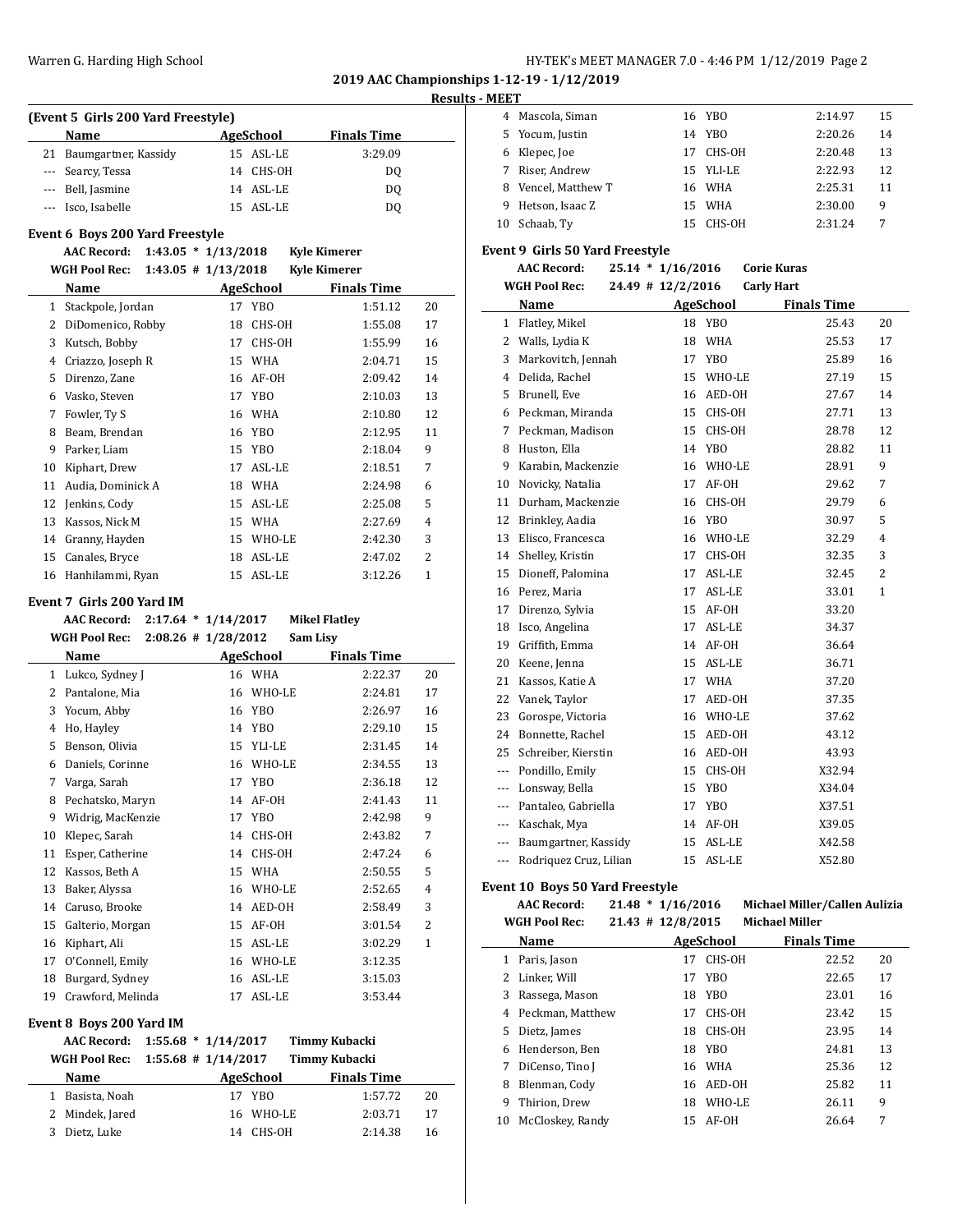### **Results - MEET**

| (Event 10 Boys 50 Yard Freestyle) |                    |    |            |                    |   |  |
|-----------------------------------|--------------------|----|------------|--------------------|---|--|
|                                   | Name               |    | AgeSchool  | <b>Finals Time</b> |   |  |
| 11                                | Wilfong, Joseph    | 17 | ASL-LE     | 27.05              | 6 |  |
| 12                                | Peterson, Carson R | 14 | <b>WHA</b> | 27.22              | 5 |  |
| 13                                | Bell, Jonathan T   | 18 | WHA        | 27.31              | 4 |  |
| 14                                | Colonna, Nick      | 16 | CHS-OH     | 27.32              | 3 |  |
| 15                                | Behun, Jackson     | 15 | YBO        | 28.11              | 2 |  |
| 16                                | Burgard, Nick      | 17 | ASL-LE     | 28.62              | 1 |  |
| 17                                | Canales, Bryce     | 18 | ASL-LE     | 29.53              |   |  |
| 18                                | Coleman, Patrick   | 16 | AF-OH      | 29.65              |   |  |
| 19                                | Hughes, Joey       | 15 | AF-OH      | 30.33              |   |  |
| 20                                | Ward, Darren       | 15 | ASL-LE     | 30.89              |   |  |
| 21                                | Mosholder, David   | 16 | AF-OH      | 33.63              |   |  |
| 22                                | Condo, Dominic     | 16 | WHO-LE     | 36.80              |   |  |
| $---$                             | Fox, Steven A      | 17 | <b>WHA</b> | X27.87             |   |  |
| $---$                             | Vasko, Matthew     | 15 | YBO        | X34.14             |   |  |
|                                   | Dodge, Ethan J     |    | 14 WHA     | X36.22             |   |  |
|                                   | Slick, Ethan       |    | 14 YBO     | X38.15             |   |  |

#### **Event 11 Girls 100 Yard Butterfly**

|    | <b>AAC Record:</b>   | $59.39 * 1/13/2018$ |                 | <b>Gia M Direnzo</b> |              |
|----|----------------------|---------------------|-----------------|----------------------|--------------|
|    | <b>WGH Pool Rec:</b> | 58.13 # 12/7/2013   |                 | Sam Lisy             |              |
|    | Name                 |                     | AgeSchool       | <b>Finals Time</b>   |              |
| 1  | Direnzo, Gia M       | 17                  | AF-OH           | 1:00.66              | 20           |
| 2  | Flatley, Mikel       | 18                  | <b>YBO</b>      | 1:01.63              | 17           |
| 3  | Walls, Lydia K       | 18                  | <b>WHA</b>      | 1:02.12              | 16           |
| 4  | McBane, Katie A      | 17                  | <b>WHA</b>      | 1:05.60              | 15           |
| 5  | Varga, Sarah         | 17                  | <b>YBO</b>      | 1:06.51              | 14           |
| 6  | Pantalone, Mia       | 16                  | WHO-LE          | 1:07.45              | 13           |
| 7  | Helmick, Jordan      | 15                  | CHS-OH          | 1:10.15              | 12           |
| 8  | Kincaid, Serenity    | 15                  | AED-OH          | 1:10.64              | 11           |
| 9  | Velasquez, Ava       | 16                  | <b>YBO</b>      | 1:12.24              | 9            |
| 10 | Washylychyn, Theresa | 17                  | CHS-OH          | 1:12.69              | 7            |
| 11 | Castellano, Julia    | 18                  | YB <sub>0</sub> | 1:13.29              | 6            |
| 12 | Fluent, Madison      | 16                  | WHO-LE          | 1:19.51              | 5            |
| 13 | Wilson, Alyssa       | 15                  | YLI-LE          | 1:24.76              | 4            |
| 14 | Baker, Alyssa        | 16                  | WHO-LE          | 1:27.38              | 3            |
| 15 | Galterio, Morgan     | 15                  | AF-OH           | 1:29.46              | 2            |
| 16 | Burgard, Sydney      | 16                  | ASL-LE          | 1:39.42              | $\mathbf{1}$ |
| 17 | Hager, Sadie         | 16                  | AF-OH           | 1:48.06              |              |
| 18 | Shevchik, Anya       | 14                  | ASL-LE          | 1:56.00              |              |
| 19 | Crawford, Melinda    | 17                  | ASL-LE          | 2:03.08              |              |

#### **Event 12 Boys 100 Yard Butterfly**

|    | <b>AAC Record:</b>   | $51.05 * 1/13/2018$   |                  | <b>Kyle Kimerer</b> |         |    |
|----|----------------------|-----------------------|------------------|---------------------|---------|----|
|    | <b>WGH Pool Rec:</b> | $51.05$ # $1/13/2018$ |                  | <b>Kyle Kimerer</b> |         |    |
|    | Name                 |                       | <b>AgeSchool</b> | <b>Finals Time</b>  |         |    |
| 1  | DunLany, Matthew     | 17                    | YBO              |                     | 52.49   | 20 |
| 2  | Lawrence, Jake       |                       | 15 AF-OH         |                     | 53.22   | 17 |
| 3  | Leecue, Brendan C    |                       | 16 WHA           |                     | 55.38   | 16 |
| 4  | Flatley, River       | 16                    | YBO              |                     | 57.51   | 15 |
| 5  | Kutsch, Bobby        | 17                    | CHS-OH           |                     | 58.40   | 14 |
| 6  | Riser, Andrew        |                       | 15 YLI-LE        |                     | 1:01.26 | 13 |
| 7  | Direnzo, Zane        |                       | 16 AF-0H         |                     | 1:02.73 | 12 |
| 8  | Beam, Brendan        |                       | 16 YBO           |                     | 1:03.17 | 11 |
| 9  | Kiphart, Drew        | 17                    | ASL-LE           |                     | 1:06.53 | 9  |
| 10 | Thomas, Jacob        | 17                    | YBO              |                     | 1:16.73 | 7  |
| 11 | Bell, Isaac          | 14                    | ASL-LE           |                     | 1:36.36 | 6  |

|                       | Event 13 Girls 100 Yard Freestyle |                       |    |                 |                          |    |  |  |  |
|-----------------------|-----------------------------------|-----------------------|----|-----------------|--------------------------|----|--|--|--|
|                       | <b>AAC Record:</b>                | $55.53 * 1/14/2017$   |    |                 | <b>Jennah Markovitch</b> |    |  |  |  |
|                       | <b>WGH Pool Rec:</b>              | $53.53$ # $1/26/2013$ |    |                 | Sam Lisv                 |    |  |  |  |
|                       | Name                              |                       |    | AgeSchool       | <b>Finals Time</b>       |    |  |  |  |
| $\mathbf{1}$          | Dinapoli, Alyssa                  |                       | 17 | <b>YBO</b>      | 56.46                    | 20 |  |  |  |
| $\mathbf{2}^{\prime}$ | Kuras, Alison                     |                       | 18 | YB <sub>0</sub> | 56.70                    | 17 |  |  |  |
| 3                     | Lukco, Sydney J                   |                       |    | 16 WHA          | 58.04                    | 16 |  |  |  |
| 4                     | Benson, Olivia                    |                       |    | 15 YLI-LE       | 58.33                    | 15 |  |  |  |
| 5                     | Mindek, Caitlyn                   |                       |    | 17 WHO-LE       | 58.75                    | 14 |  |  |  |
| 6                     | Delida, Rachel                    |                       | 15 | WHO-LE          | 1:00.17                  | 13 |  |  |  |
| 7                     | Dawson, Elle                      |                       | 16 | CHS-OH          | 1:01.52                  | 12 |  |  |  |
| 8                     | Brunell, Eve                      |                       | 16 | AED-OH          | 1:01.92                  | 11 |  |  |  |
| 9                     | Peckman, Miranda                  |                       | 15 | CHS-OH          | 1:02.12                  | 9  |  |  |  |
| 10                    | Wert, Casey                       |                       | 16 | <b>YBO</b>      | 1:03.43                  | 7  |  |  |  |
| 11                    | Pechatsko, Kamryn                 |                       | 17 | AF-OH           | 1:04.07                  | 6  |  |  |  |
| 12                    | Novicky, Natalia                  |                       | 17 | AF-OH           | 1:05.59                  | 5  |  |  |  |
| 13                    | Hamilton, MacKenzie               |                       | 17 | ASL-LE          | 1:07.11                  | 4  |  |  |  |
| 14                    | Anderson, Morgan                  |                       |    | ASL-LE          | 1:07.35                  | 3  |  |  |  |
| 15                    | Peckman, Madison                  |                       | 15 | CHS-OH          | 1:07.97                  | 2  |  |  |  |
|                       | 16 Caruso, Brooke                 |                       | 14 | AED-OH          | 1:08.11                  | 1  |  |  |  |
| 17                    | Schaefer, Madison                 |                       |    | 16 WHO-LE       | 1:08.76                  |    |  |  |  |
| 18                    | Searcy, Tessa                     |                       | 14 | CHS-OH          | 1:09.06                  |    |  |  |  |
| 19                    | Brinkley, Aadia                   |                       | 16 | YB <sub>0</sub> | 1:12.19                  |    |  |  |  |
| 20                    | Lester, Erika                     |                       |    | 16 AF-OH        | 1:13.45                  |    |  |  |  |
| 21                    | Direnzo, Sylvia                   |                       |    | 15 AF-0H        | 1:14.07                  |    |  |  |  |
| 22                    | Wilfong, Hannah                   |                       |    | 14 ASL-LE       | 1:17.04                  |    |  |  |  |
| 23                    | Howe, Caitlyn                     |                       |    | 18 AED-OH       | 1:18.76                  |    |  |  |  |
| 24                    | Gorospe, Victoria                 |                       |    | 16 WHO-LE       | 1:21.54                  |    |  |  |  |
| 25                    | Nottingham, Nadilee               |                       | 16 | AED-OH          | 1:31.47                  |    |  |  |  |
| $---$                 | Lonsway, Bella                    |                       | 15 | YB <sub>0</sub> | X1:13.45                 |    |  |  |  |
| $---$                 | Keene, Jenna                      |                       | 15 | ASL-LE          | X1:19.99                 |    |  |  |  |
|                       | --- Griffith, Emma                |                       |    | 14 AF-OH        | X1:20.81                 |    |  |  |  |
|                       | --- Bonnette, Rachel              |                       |    | 15 AED-OH       | X1:39.70                 |    |  |  |  |
|                       | --- Schreiber, Kierstin           |                       |    | 16 AED-OH       | X1:44.43                 |    |  |  |  |
| $\overline{a}$        | Rodriquez Cruz, Lilian            |                       | 15 | ASL-LE          | X1:55.47                 |    |  |  |  |

# **Event 14 Boys 100 Yard Freestyle**

|              | <b>AAC Record:</b>   | $46.85 * 1/13/2018$   |                 | <b>Kyle Kimerer</b> |                    |                |
|--------------|----------------------|-----------------------|-----------------|---------------------|--------------------|----------------|
|              | <b>WGH Pool Rec:</b> | $46.85$ # $1/13/2018$ |                 | <b>Kyle Kimerer</b> |                    |                |
|              | Name                 |                       | AgeSchool       |                     | <b>Finals Time</b> |                |
| $\mathbf{1}$ | Linker, Will         | 17                    | YB <sub>0</sub> |                     | 48.65              | 20             |
| 2            | Rassega, Mason       | 18                    | YBO             |                     | 51.22              | 17             |
| 3            | Paris, Jason         | 17                    | CHS-OH          |                     | 51.52              | 16             |
| 4            | Dietz, James         | 18                    | CHS-OH          |                     | 53.77              | 15             |
| 5            | Peckman, Matthew     | 17                    | CHS-OH          |                     | 53.98              | 14             |
| 6            | Fritz, Connor        | 15                    | CHS-OH          |                     | 55.98              | 13             |
| 7            | Henderson, Ben       | 18                    | YB <sub>0</sub> |                     | 56.42              | 12             |
| 8            | Beichner, Andy       | 17                    | YB <sub>0</sub> |                     | 57.40              | 11             |
| 9            | Vencel, Matthew T    | 16                    | <b>WHA</b>      |                     | 57.72              | 9              |
| 10           | Hetson, Isaac Z      | 15                    | <b>WHA</b>      |                     | 58.65              | 7              |
| 11           | Blenman, Cody        | 16                    | AED-OH          |                     | 58.81              | 6              |
| 12           | Campbell, Ozzie      | 18                    | ASL-LE          |                     | 59.36              | 5              |
| 13           | Schlosser, Gabe      | 17                    | ASL-LE          |                     | 59.70              | $\overline{4}$ |
| 14           | Fowler, Ty S         | 16                    | <b>WHA</b>      |                     | 59.79              | 3              |
| 15           | Garcia, Daniel       | 16                    | ASL-LE          |                     | 1:01.32            | 2              |
| 16           | Bell, Jonathan T     | 18                    | WHA             |                     | 1:01.52            | 1              |
| 17           | Thirion, Drew        | 18                    | WHO-LE          |                     | 1:02.65            |                |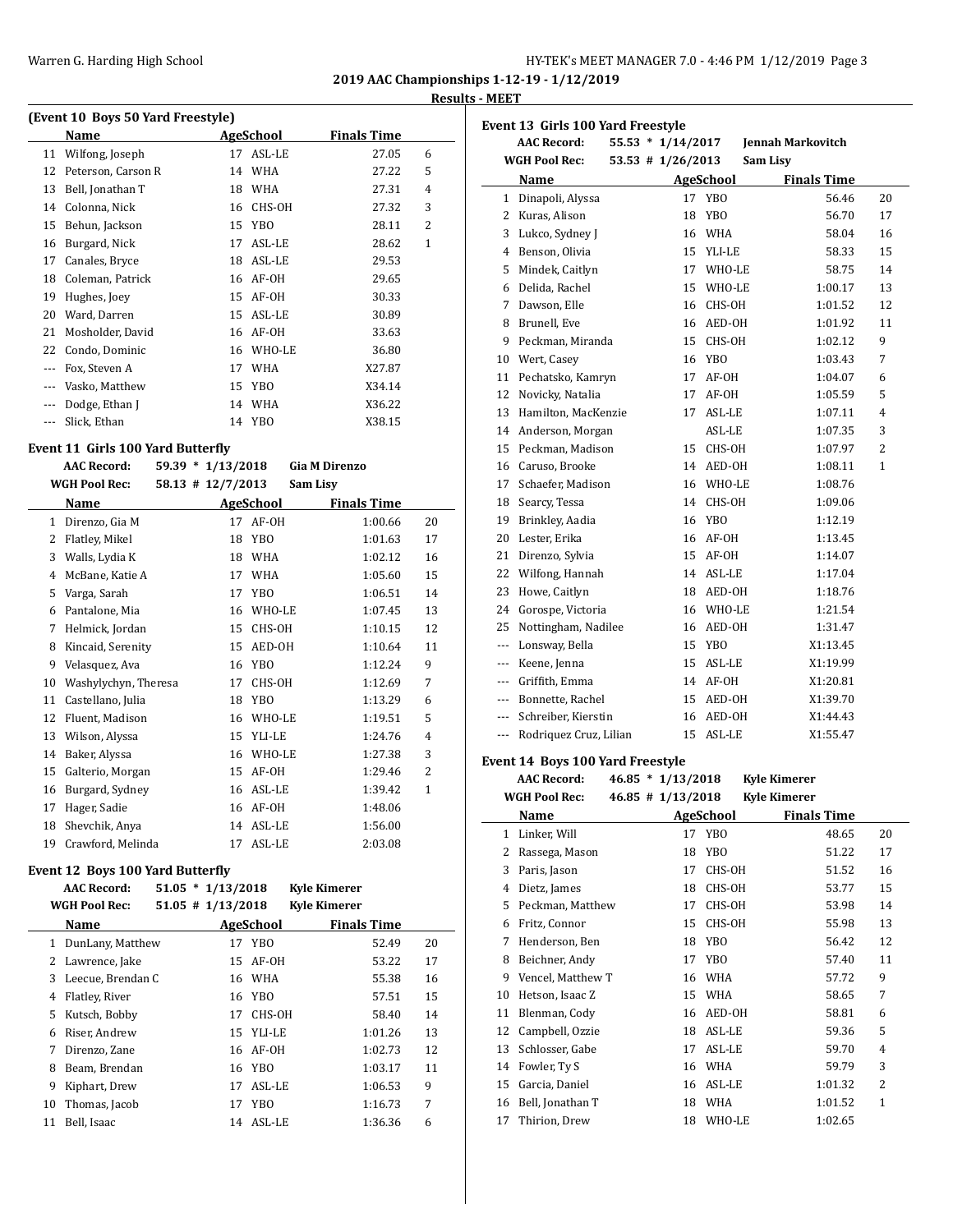#### **Results - MEET**

| (Event 14 Boys 100 Yard Freestyle) |                     |    |           |                    |  |  |  |  |
|------------------------------------|---------------------|----|-----------|--------------------|--|--|--|--|
|                                    | <b>Name</b>         |    | AgeSchool | <b>Finals Time</b> |  |  |  |  |
|                                    | 18 Coleman, Patrick |    | 16 AF-0H  | 1:08.73            |  |  |  |  |
| 19                                 | Granny, Hayden      |    | 15 WHO-LE | 1:10.17            |  |  |  |  |
| 20                                 | Lester, Colin       |    | 14 AF-0H  | 1:10.49            |  |  |  |  |
| 21                                 | Burgard, Nick       | 17 | ASL-LE    | 1:13.01            |  |  |  |  |
|                                    | 22 Mosholder, David |    | 16 AF-0H  | 1:15.29            |  |  |  |  |
|                                    | 23 Condo, Dominic   |    | 16 WHO-LE | 1:25.11            |  |  |  |  |
| $\cdots$                           | Striggow, Mattis    |    | 17 YBO    | X1:12.22           |  |  |  |  |
|                                    | Vasko, Matthew      |    | 15 YBO    | X1:16.53           |  |  |  |  |
|                                    | Dodge, Ethan J      |    | 14 WHA    | X1:22.03           |  |  |  |  |
|                                    | Lowe, Jamieer A     |    | 16 WHA    | X1:23.15           |  |  |  |  |

### **Event 15 Girls 500 Yard Freestyle**

|    | $5:19.28 * 1/17/2015$<br><b>AAC Record:</b>     |    |                 | <b>Brooke Bailey</b> |                |
|----|-------------------------------------------------|----|-----------------|----------------------|----------------|
|    | <b>WGH Pool Rec:</b><br>$5:09.95$ # $1/27/2012$ |    |                 | <b>Joan Thompson</b> |                |
|    | Name                                            |    | AgeSchool       | <b>Finals Time</b>   |                |
| 1  | Mowatt-Larssen, Mia                             | 17 | <b>WHA</b>      | 5:38.77              | 20             |
| 2  | Schuler, Sydney                                 | 17 | CHS-OH          | 5:40.92              | 17             |
| 3  | Markovitch, Jennah                              | 17 | YBO.            | 5:47.10              | 16             |
| 4  | Direnzo, Sophie                                 | 15 | AF-OH           | 6:02.88              | 15             |
| 5  | Benson, Emily                                   | 14 | YLI-LE          | 6:21.50              | 14             |
| 6  | Williams, Tyler                                 | 17 | YB <sub>0</sub> | 6:27.72              | 13             |
| 7  | Kelso, Madison                                  | 14 | YB <sub>0</sub> | 6:31.80              | 12             |
| 8  | Tarr, Alyssa                                    | 16 | WHO-LE          | 6:35.83              | 11             |
| 9  | Simon, Lily                                     | 16 | ASL-LE          | 6:37.83              | 9              |
| 10 | Daniels, Isabelle                               | 17 | WHO-LE          | 6:41.47              | 7              |
| 11 | Durham, Mackenzie                               | 16 | CHS-OH          | 6:43.59              | 6              |
| 12 | Klepec, Sarah                                   | 14 | CHS-OH          | 6:44.44              | 5              |
| 13 | Schwendeman, Allyson                            | 15 | YB <sub>0</sub> | 6:44.99              | 4              |
| 14 | Green, Ashlee                                   | 16 | AF-OH           | 7:29.61              | 3              |
| 15 | Mendez, Jojo                                    | 16 | AF-OH           | 7:48.82              | $\overline{2}$ |
| 16 | Overly, Makenzie                                | 17 | AED-OH          | 7:49.06              | $\mathbf{1}$   |
| 17 | Fluent, Malorie                                 | 16 | WHO-LE          | 7:58.43              |                |
| 18 | Perez, Maria                                    | 17 | ASL-LE          | 8:19.13              |                |
| 19 | Richmond, Rebekah                               | 16 | AED-OH          | 8:38.08              |                |
| 20 | Stephenson, Bri                                 | 17 | AF-OH           | 8:38.16              |                |

#### **Event 16 Boys 500 Yard Freestyle**

|   | <b>AAC Record:</b>   | $4:55.62 * 1/16/2016$   |    |            | <b>Aaron DunLany</b> |    |
|---|----------------------|-------------------------|----|------------|----------------------|----|
|   | <b>WGH Pool Rec:</b> | $4:53.82$ # $1/26/2013$ |    |            | <b>Mike D'Arcy</b>   |    |
|   | Name                 |                         |    | AgeSchool  | <b>Finals Time</b>   |    |
| 1 | DunLany, Matthew     |                         |    | 17 YBO     | 4:53.26#             | 20 |
| 2 | DiDomenico, Robby    |                         | 18 | CHS-OH     | 5:22.51              | 17 |
| 3 | Cailor, Carter       |                         |    | 15 YBO     | 5:22.60              | 16 |
| 4 | Criazzo, Joseph R    |                         |    | 15 WHA     | 5:39.94              | 15 |
| 5 | Vasko, Steven        |                         |    | 17 YBO     | 5:57.54              | 14 |
| 6 | Thomas, Jacob        |                         |    | 17 YBO     | 6:30.14              | 13 |
| 7 | Audia, Dominick A    |                         | 18 | <b>WHA</b> | 6:39.55              | 12 |
| 8 | Jenkins, Codv        |                         | 15 | ASL-LE     | 6:46.91              | 11 |
| 9 | Hanhilammi, Ryan     |                         |    | 15 ASL-LE  | 9:03.30              | 9  |

|                | Event 17 Girls 200 Yard Freestyle Relay<br><b>AAC Record:</b><br>$1:43.32 * 1/17/2015$ |       | <b>Youngstown Boardman</b> |    |
|----------------|----------------------------------------------------------------------------------------|-------|----------------------------|----|
|                | <b>B Bailey, L Mitchell, C Kuras, A Moss</b>                                           |       |                            |    |
|                | WGH Pool Rec:<br>$1:41.71$ # $1/20/2017$                                               |       | <b>Delaware Hayes</b>      |    |
|                | L Ertz, D Ward, K Puthoff, B Glesenkamp                                                |       |                            |    |
|                | Team                                                                                   | Relay | <b>Finals Time</b>         |    |
| $\mathbf{1}$   | YBO                                                                                    | A     | $1:42.32*$                 | 40 |
|                | 1) Flatley, Mikel 18                                                                   |       | 2) Kuras, Alison 18        |    |
|                | 3) Dinapoli, Alyssa 17                                                                 |       | 4) Markovitch, Jennah 17   |    |
|                | 2 WHA                                                                                  | A     | 1:46.12                    | 34 |
|                | 1) McBane, Katie A 17                                                                  |       | 2) Mowatt-Larssen, Mia 17  |    |
|                | 3) Lukco, Sydney J 16                                                                  |       | 4) Walls, Lydia K 18       |    |
|                | 3 CHS-OH                                                                               | A     | 1:48.26                    | 32 |
|                | 1) Peckman, Miranda 15                                                                 |       | 2) Helmick, Jordan 15      |    |
|                | 3) Dawson, Elle 16                                                                     |       | 4) Schuler, Sydney 17      |    |
|                | 4 AED-OH                                                                               | A     | 2:00.56                    | 30 |
|                | 1) Brunell, Eve 16                                                                     |       | 2) Howe, Caitlyn 18        |    |
|                | 3) Caruso, Brooke 14                                                                   |       | 4) Kincaid, Serenity 15    |    |
|                | 5 ASL-LE                                                                               | A     | 2:05.54                    | 28 |
|                | 1) Hamilton, MacKenzie 17                                                              |       | 2) Dioneff, Palomina 17    |    |
|                | 3) Simon, Lily 16                                                                      |       | 4) Anderson, Morgan        |    |
|                | 6 AF-OH                                                                                | A     | 2:19.54                    | 26 |
|                | 1) Galterio, Morgan 15                                                                 |       | 2) Kaschak, Mya 14         |    |
|                | 3) Griffith, Emma 14                                                                   |       | 4) Direnzo, Sylvia 15      |    |
| $\overline{a}$ | <b>YBO</b>                                                                             | B     | X1:54.92                   |    |
|                | 1) Kelso, Madison 14                                                                   |       | 2) Varga, Sarah 17         |    |
|                | 3) Williams, Tyler 17                                                                  |       | 4) Wert, Casey 16          |    |
|                | --- CHS-OH                                                                             | B     | X2:00.93                   |    |
|                | 1) Searcy, Tessa 14                                                                    |       | 2) Ahmad, Sabreen 16       |    |
|                | 3) Kelty, Isabella 16                                                                  |       | 4) Peckman, Madison 15     |    |
|                | --- WHO-LE                                                                             | B     | X2:04.91                   |    |
|                | 1) Baker, Alyssa 16                                                                    |       | 2) Elisco, Francesca 16    |    |
|                | 3) O'Connell, Emily 16                                                                 |       | 4) Karabin, Mackenzie 16   |    |
| ---            | ASL-LE                                                                                 | B     | X2:24.33                   |    |
|                | 1) Shevchik, Anya 14                                                                   |       | 2) Isco, Isabelle 15       |    |
|                | 3) Isco, Angelina 17                                                                   |       | 4) Kiphart, Ali 15         |    |
| $---$          | AED-OH                                                                                 | B     | X2:35.20                   |    |
|                | 1) Fisher, Alexis 17                                                                   |       | 2) Richmond, Lauralyn 18   |    |
|                | 3) Richmond, Rebekah 16                                                                |       | 4) Overly, Makenzie 17     |    |
| ---            | WHO-LE                                                                                 | A     | DQ                         |    |
|                | 1) Delida, Rachel 15                                                                   |       | 2) Mindek, Caitlyn 17      |    |
|                | 3) Daniels, Corinne 16                                                                 |       | 4) Pantalone, Mia 16       |    |
|                | Event 18, Roys 200 Vard Freestyle Relay                                                |       |                            |    |

**Event 18 Boys 200 Yard Freestyle Relay AAC Record: 1:26.90 \* 1/13/2018 Youngstown Boardman**

**C Aulizia, M DunLany, N Basista, K Kimerer WGH Pool Rec: 1:26.90 # 1/13/2018 Youngstown Boardman**

|    | C Aulizia, M DunLany, N Basista, K Kimerer |       |                          |    |  |  |  |  |
|----|--------------------------------------------|-------|--------------------------|----|--|--|--|--|
|    | Team                                       | Relay | <b>Finals Time</b>       |    |  |  |  |  |
| 1. | YBO                                        | A     | 1:28.73                  | 40 |  |  |  |  |
|    | 1) Basista, Noah 17                        |       | 2) Rassega, Mason 18     |    |  |  |  |  |
|    | 3) Linker, Will 17                         |       | 4) DunLany, Matthew 17   |    |  |  |  |  |
| 2. | CHS-OH                                     | A     | 1:32.05                  | 34 |  |  |  |  |
|    | 1) Kutsch, Bobby 17                        |       | 2) Dietz, James 18       |    |  |  |  |  |
|    | 3) Peckman, Matthew 17                     |       | 4) Paris, Jason 17       |    |  |  |  |  |
| 3  | WHA                                        | A     | 1:45.23                  | 32 |  |  |  |  |
|    | 1) DiCenso, Tino J 16                      |       | 2) Hetson, Isaac Z 15    |    |  |  |  |  |
|    | 3) Vencel, Matthew T 16                    |       | 4) Peterson, Carson R 14 |    |  |  |  |  |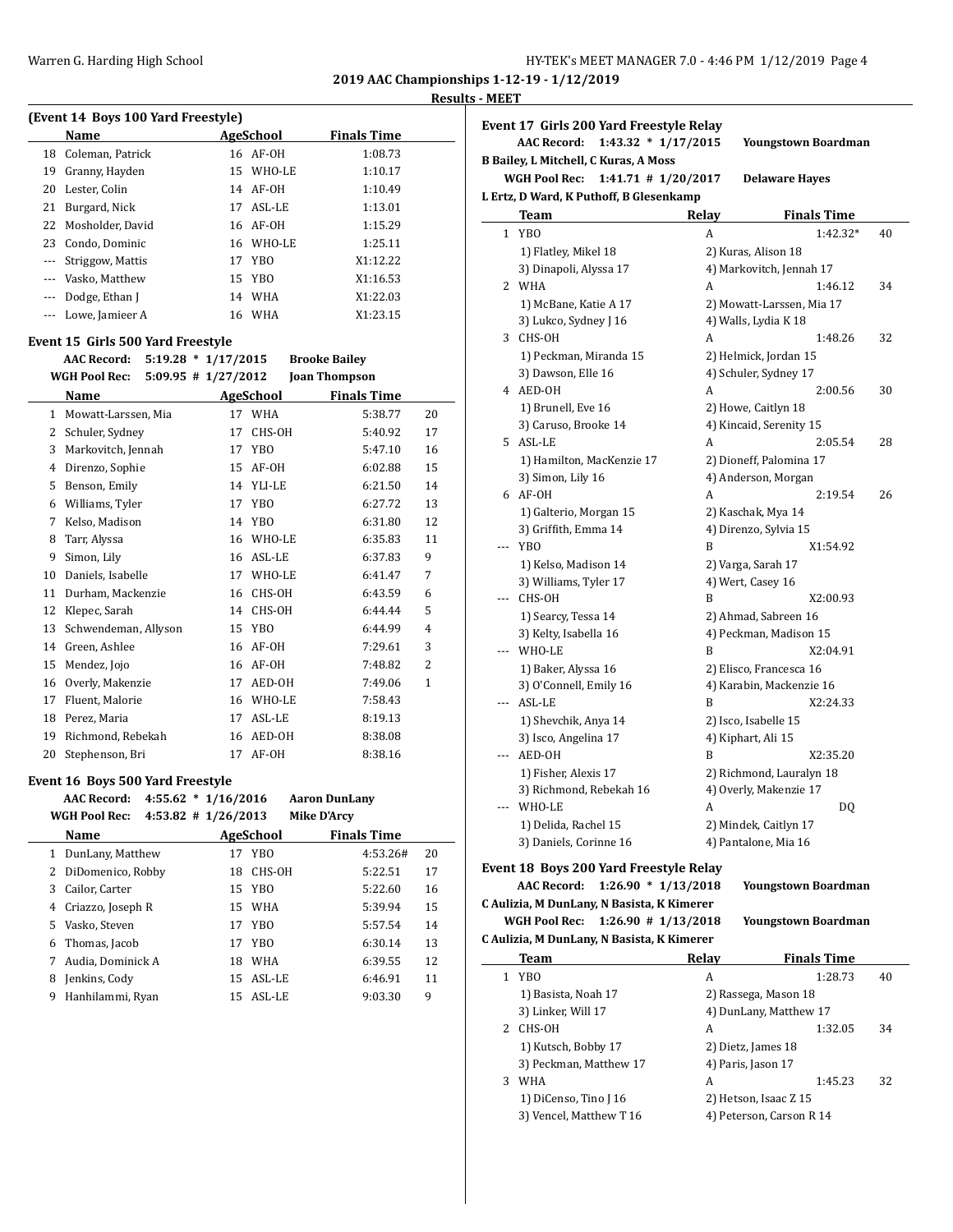# **Results - MEET**

|     | (Event 18 Boys 200 Yard Freestyle Relay) |                      |                         |    |  |  |  |
|-----|------------------------------------------|----------------------|-------------------------|----|--|--|--|
|     | Team                                     | Relay                | <b>Finals Time</b>      |    |  |  |  |
| 4   | ASL-LE                                   | A                    | 1:46.09                 | 30 |  |  |  |
|     | 1) Schlosser, Gabe 17                    | 2) Garcia, Daniel 16 |                         |    |  |  |  |
|     | 3) Wilfong, Joseph 17                    |                      | 4) Campbell, Ozzie 18   |    |  |  |  |
| 5.  | WHO-LE                                   | A                    | 1:57.19                 | 28 |  |  |  |
|     | 1) Thirion, Drew 18                      |                      | 2) Condo, Dominic 16    |    |  |  |  |
|     | 3) Granny, Hayden 15                     | 4) Mindek, Jared 16  |                         |    |  |  |  |
| 6   | AF-OH                                    | A                    | 2:04.69                 | 26 |  |  |  |
|     | 1) Hughes, Joey 15                       |                      | 2) Lester, Colin 14     |    |  |  |  |
|     | 3) Mosholder, David 16                   |                      | 4) Coleman, Patrick 16  |    |  |  |  |
|     | CHS-OH                                   | R                    | X1:44.78                |    |  |  |  |
|     | 1) Fritz, Connor 15                      |                      | 2) DiDomenico, Robby 18 |    |  |  |  |
|     | 3) Colonna, Nick 16                      | 4) Dietz, Luke 14    |                         |    |  |  |  |
| --- | ASL-LE                                   | B                    | X2:02.61                |    |  |  |  |
|     | 1) Ward, Darren 15                       |                      | 2) Canales, Bryce 18    |    |  |  |  |
|     | 3) Jenkins, Cody 15                      | 4) Bell, Isaac 14    |                         |    |  |  |  |
| --- | <b>WHA</b>                               | B                    | XDO                     |    |  |  |  |
|     | 1) Fowler, Ty S 16                       |                      | 2) Bell, Jonathan T 18  |    |  |  |  |
|     | 3) Loudin, Ty A 18                       |                      | 4) Criazzo, Joseph R 15 |    |  |  |  |
| --- | YBO                                      | B                    | XDO                     |    |  |  |  |
|     | 1) Behun, Jackson 15                     | 2) Slick, Ethan 14   |                         |    |  |  |  |
|     | 3) Striggow, Mattis 17                   | 4) Vasko, Steven 17  |                         |    |  |  |  |
|     |                                          |                      |                         |    |  |  |  |

### **Event 19 Girls 100 Yard Backstroke**

|    | <b>AAC Record:</b>   |  | $59.83 * 1/13/2018$   |                 | <b>Gia M Direnzo</b> |         |              |
|----|----------------------|--|-----------------------|-----------------|----------------------|---------|--------------|
|    | <b>WGH Pool Rec:</b> |  | $59.25$ # $12/2/2016$ |                 | <b>Hanna Gresser</b> |         |              |
|    | Name                 |  |                       | AgeSchool       | <b>Finals Time</b>   |         |              |
| 1  | Direnzo, Gia M       |  | 17                    | AF-OH           |                      | 1:01.86 | 20           |
| 2  | Dinapoli, Alyssa     |  | 17                    | YB <sub>0</sub> |                      | 1:02.70 | 17           |
| 3  | Kincaid, Serenity    |  | 15                    | AED-OH          |                      | 1:04.98 | 16           |
| 4  | McBane, Katie A      |  | 17                    | <b>WHA</b>      |                      | 1:05.95 | 15           |
| 5  | Huston, Ella         |  | 14                    | YB <sub>0</sub> |                      | 1:09.36 | 14           |
| 6  | Helmick, Jordan      |  | 15                    | CHS-OH          |                      | 1:12.00 | 13           |
| 7  | Schwendeman, Allyson |  | 15                    | YB <sub>0</sub> |                      | 1:12.40 | 12           |
| 8  | Karabin, Mackenzie   |  | 16                    | WHO-LE          |                      | 1:12.69 | 11           |
| 9  | Kelty, Isabella      |  | 16                    | CHS-OH          |                      | 1:15.27 | 9            |
| 10 | Wilson, Alyssa       |  | 15                    | YLI-LE          |                      | 1:17.40 | 7            |
| 11 | Fluent, Madison      |  | 16                    | WHO-LE          |                      | 1:20.22 | 6            |
| 12 | Pondillo, Emily      |  | 15                    | CHS-OH          |                      | 1:24.07 | 5            |
| 13 | Lester, Erika        |  | 16                    | AF-OH           |                      | 1:24.96 | 4            |
| 14 | O'Connell, Emily     |  | 16                    | WHO-LE          |                      | 1:25.65 | 3            |
| 15 | Wilfong, Hannah      |  | 14                    | ASL-LE          |                      | 1:27.46 | 2            |
| 16 | Isco, Angelina       |  | 17                    | ASL-LE          |                      | 1:28.94 | $\mathbf{1}$ |
| 17 | Mendez, Jojo         |  | 16                    | AF-OH           |                      | 1:31.18 |              |
| 18 | Hager, Sadie         |  | 16                    | AF-OH           |                      | 1:33.38 |              |
| 19 | Howe, Caitlyn        |  | 18                    | AED-OH          |                      | 1:33.96 |              |
| 20 | Pantaleo, Gabriella  |  | 17                    | YB <sub>O</sub> |                      | 1:35.12 |              |
| 21 | Vanek, Taylor        |  | 17                    | AED-OH          |                      | 1:41.89 |              |

#### **Event 20 Boys 100 Yard Backstroke**

|   | <b>AAC Record:</b><br><b>WGH Pool Rec:</b> | $52.31 * 1/14/2017$<br>$50.98$ # 11/30/2018 |           | <b>Timmy Kubacki</b><br><b>Kaden W Smesko</b> |    |
|---|--------------------------------------------|---------------------------------------------|-----------|-----------------------------------------------|----|
|   | <b>Name</b>                                |                                             | AgeSchool | <b>Finals Time</b>                            |    |
|   | 1 Lawrence, Jake                           |                                             | 15 AF-OH  | 56.00                                         | 20 |
|   | 2 Leecue, Brendan C                        |                                             | 16 WHA    | 57.04                                         | 17 |
|   | 3 Flatley, River                           |                                             | 16 YBO    | 58.31                                         | 16 |
| 4 | Fritz, Connor                              |                                             | 15 CHS-OH | 59.84                                         | 15 |
| 5 | Cailor, Carter                             | 15                                          | YBO       | 1:01.61                                       | 14 |

| 6. | Dietz, Luke           |     | 14 CHS-OH | 1:02.96 | 13 |
|----|-----------------------|-----|-----------|---------|----|
|    | 7 Yocum, Justin       |     | 14 YBO    | 1:03.44 | 12 |
| 8  | Leecue, Connor E      | 14  | WHA       | 1:08.32 | 11 |
| 9  | Colonna, Nick         |     | 16 CHS-OH | 1:08.37 | 9  |
| 10 | Parker, Liam          |     | 15 YBO    | 1:09.34 | 7  |
|    | 11 McCloskey, Randy   |     | 15 AF-0H  | 1:11.75 | 6  |
|    | 12 Peterson, Carson R | 14  | WHA       | 1:18.99 | 5  |
| 13 | Bell, Isaac           |     | 14 ASL-LE | 1:19.38 | 4  |
| 14 | Lowe, Jamieer A       | 16. | WHA       | 1:36.90 | 3  |

#### **Event 21 Girls 100 Yard Breaststroke**

| <b>AAC Record:</b>   | $1:05.81 * 1/17/2015$  | <b>Brooke Bailey</b> |
|----------------------|------------------------|----------------------|
| <b>WGH Pool Rec:</b> | $1:05.81 \# 1/17/2015$ | <b>Brooke Bailev</b> |

|    | Name                  |    | <b>AgeSchool</b> | <b>Finals Time</b> |                |
|----|-----------------------|----|------------------|--------------------|----------------|
| 1  | Ho, Hayley            | 14 | YB <sub>0</sub>  | 1:12.15            | 20             |
| 2  | Yocum, Abby           | 16 | YB <sub>0</sub>  | 1:13.07            | 17             |
| 3  | Pechatsko, Maryn      | 14 | AF-OH            | 1:17.23            | 16             |
| 4  | Mindek, Caitlyn       | 17 | WHO-LE           | 1:17.52            | 15             |
| 5  | Dawson, Elle          | 16 | CHS-OH           | 1:20.89            | 14             |
| 6  | Widrig, MacKenzie     | 17 | YBO              | 1:23.50            | 13             |
| 7  | Castellano, Julia     | 18 | YB <sub>0</sub>  | 1:24.57            | 12             |
| 8  | Kassos, Beth A        | 15 | <b>WHA</b>       | 1:24.96            | 11             |
| 9  | Kiphart, Ali          | 15 | ASL-LE           | 1:28.45            | 9              |
| 10 | Tenney, Sydney E      | 15 | <b>WHA</b>       | 1:28.99            | 7              |
| 11 | Green, Ashlee         | 16 | AF-OH            | 1:29.32            | 6              |
| 12 | Esper, Catherine      | 14 | CHS-OH           | 1:29.80            | 5              |
| 13 | Elisco, Francesca     | 16 | WHO-LE           | 1:31.91            | 4              |
| 14 | Carannante, Josephine | 15 | WHO-LE           | 1:33.65            | 3              |
| 15 | Ahmad, Sabreen        | 16 | CHS-OH           | 1:37.94            | $\overline{2}$ |
| 16 | Isco, Isabelle        | 15 | ASL-LE           | 1:45.15            | $\mathbf{1}$   |
| 17 | Shevchik, Anya        | 14 | ASL-LE           | 1:55.23            |                |
| 18 | Richmond, Lauralyn    | 18 | AED-OH           | 1:57.14            |                |
|    |                       |    |                  |                    |                |

#### **Event 22 Boys 100 Yard Breaststroke**

**AAC Record: 59.87 \* 1/14/2017 Noah Basista WGH Pool Rec: 58.59 # 12/1/2017 Richard Kurlich**

|    | Name              |    | AgeSchool       | <b>Finals Time</b> |    |
|----|-------------------|----|-----------------|--------------------|----|
| 1  | Basista, Noah     | 17 | YBO             | 58.42#             | 20 |
| 2  | Mindek, Jared     | 16 | WHO-LE          | 58.73*             | 17 |
| 3  | Stackpole, Jordan | 17 | YB <sub>0</sub> | 1:04.65            | 16 |
| 4  | DiCenso, Tino J   | 16 | WHA             | 1:07.25            | 15 |
| 5. | Mascola, Siman    | 16 | YBO             | 1:09.80            | 14 |
| 6  | Klepec, Joe       | 17 | CHS-OH          | 1:12.41            | 13 |
| 7  | Schaab, Ty        | 15 | CHS-OH          | 1:13.29            | 12 |
| 8  | Beichner, Andy    | 17 | YBO             | 1:13.92            | 11 |
| 9  | Kassos, Nick M    | 15 | WHA             | 1:19.60            | 9  |
| 10 | Loudin, Ty A      | 18 | <b>WHA</b>      | 1:20.38            | 7  |
| 11 | Lester, Colin     | 14 | AF-OH           | 1:25.71            | 6  |
| 12 | Fox, Steven A     | 17 | <b>WHA</b>      | 1:26.23            | 5  |
| 13 | Hughes, Joey      | 15 | AF-OH           | 1:34.11            | 4  |
| 14 | Ward, Darren      | 15 | ASL-LE          | 1:34.20            | 3  |